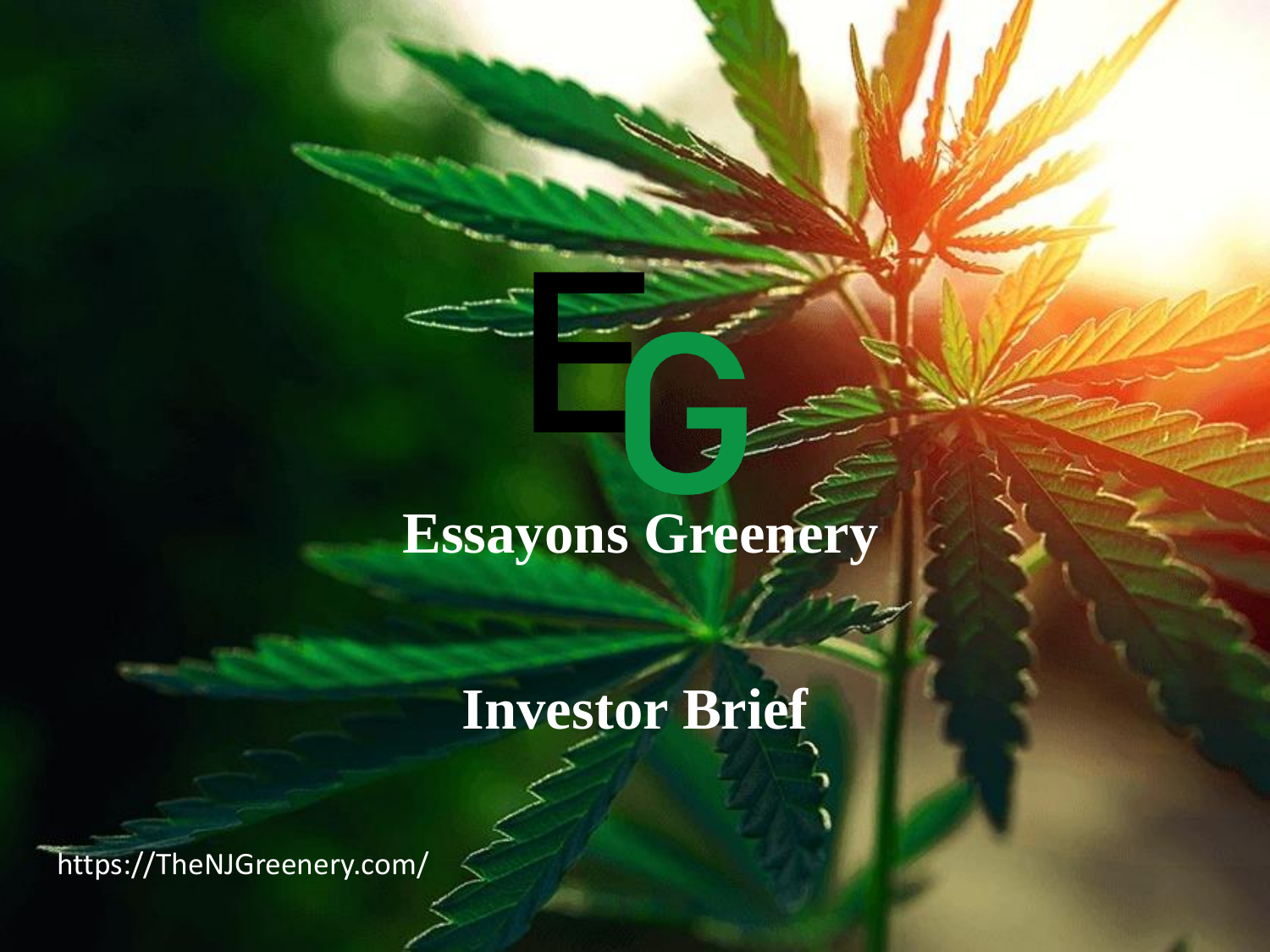



Essayons Greenery ("EG" or the "Company") will enter the newly legalized recreational (adult use) cannabis market in New Jersey (NJ) by applying for conditional cultivation and manufacturing licenses. The Company plans to cultivate cannabis and manufacture cannabis products using good agricultural practices and good manufacturing processes. We will streamline our processes to ensure competitive pricing while driving down cost and delivering a safe, high-quality product to adult use consumers that meets their needs. We will use renewable and sustainable means to cultivate and to package our products. This will be critical as we enter the market and develop our customer base to solidify our brand's presence. Our work force will be well trained to operate within the framework of our Company's culture and values as well as regulations set forth by the New Jersey Cannabis Regulatory Commission ("the Commission" or "NJCRC").

- ➢ Continued COVID-19 outbreak and its impacts on businesses;
- $\triangleright$  Changes in Cannabis laws, regulations and practices;
- $\triangleright$  Opposition to the cannabis industry;
- $\triangleright$  Capital requirements; and
- ➢ Other unforeseeable occurrences.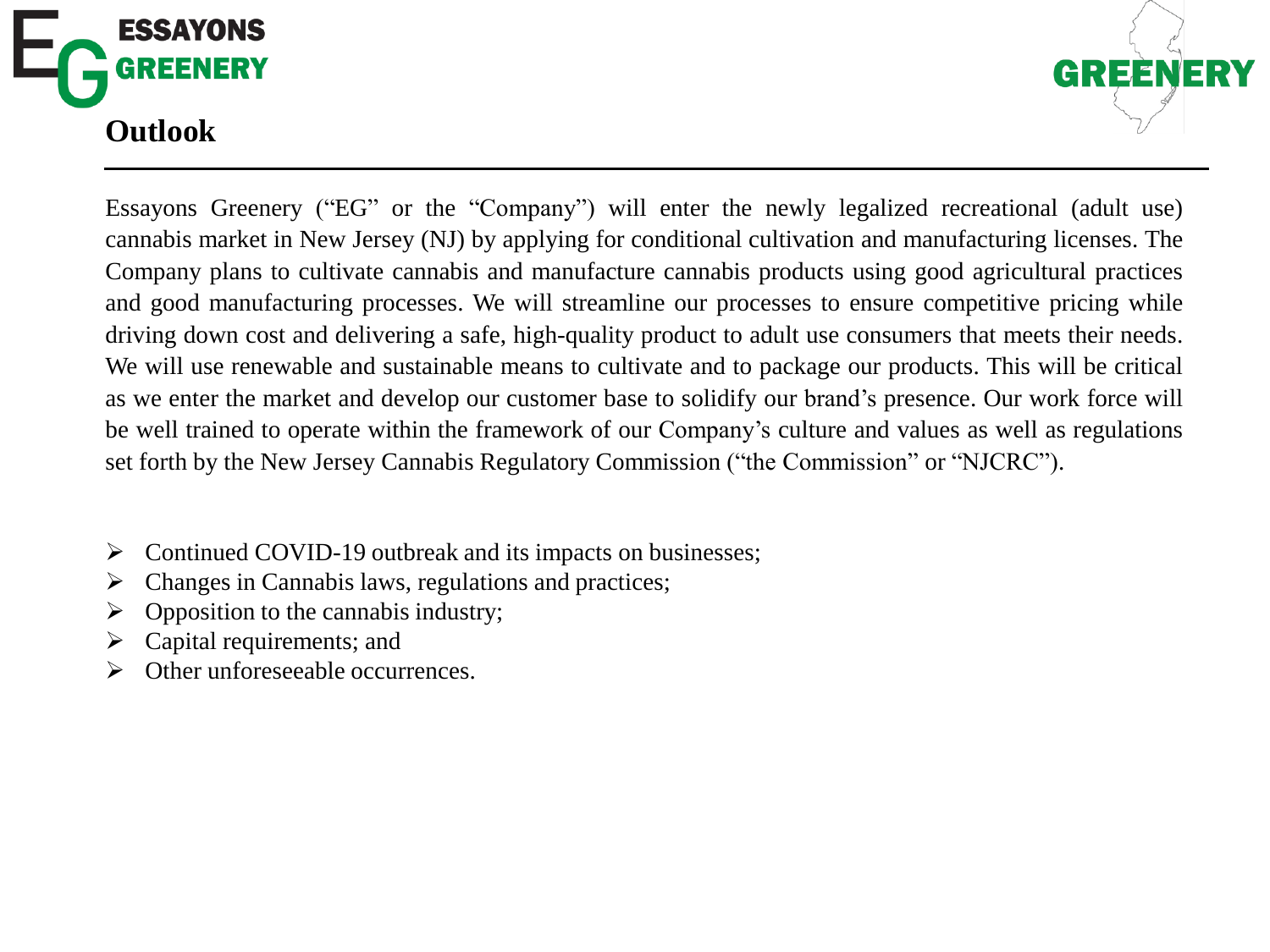

# **Executive Highlights**



As a very prolific veteran | minority team, the owners of EG will naturally hire within their community and there will be no glass ceiling to management diversity. Most importantly, they will control and benefit from the company that will in turn improve their families and the community in which they operate. Creating jobs through community involvement and improvement and the inherent economic value for our employees and neighbors will be top of mind.

Our vision will also drive us to become one of the larger adult-use cannabis companies in New Jersey through scaled expansion and subsequent licensing. Through competitive pricing and localized customer loyalty, we will build a strong brand that will solidify and expand with our customer base.

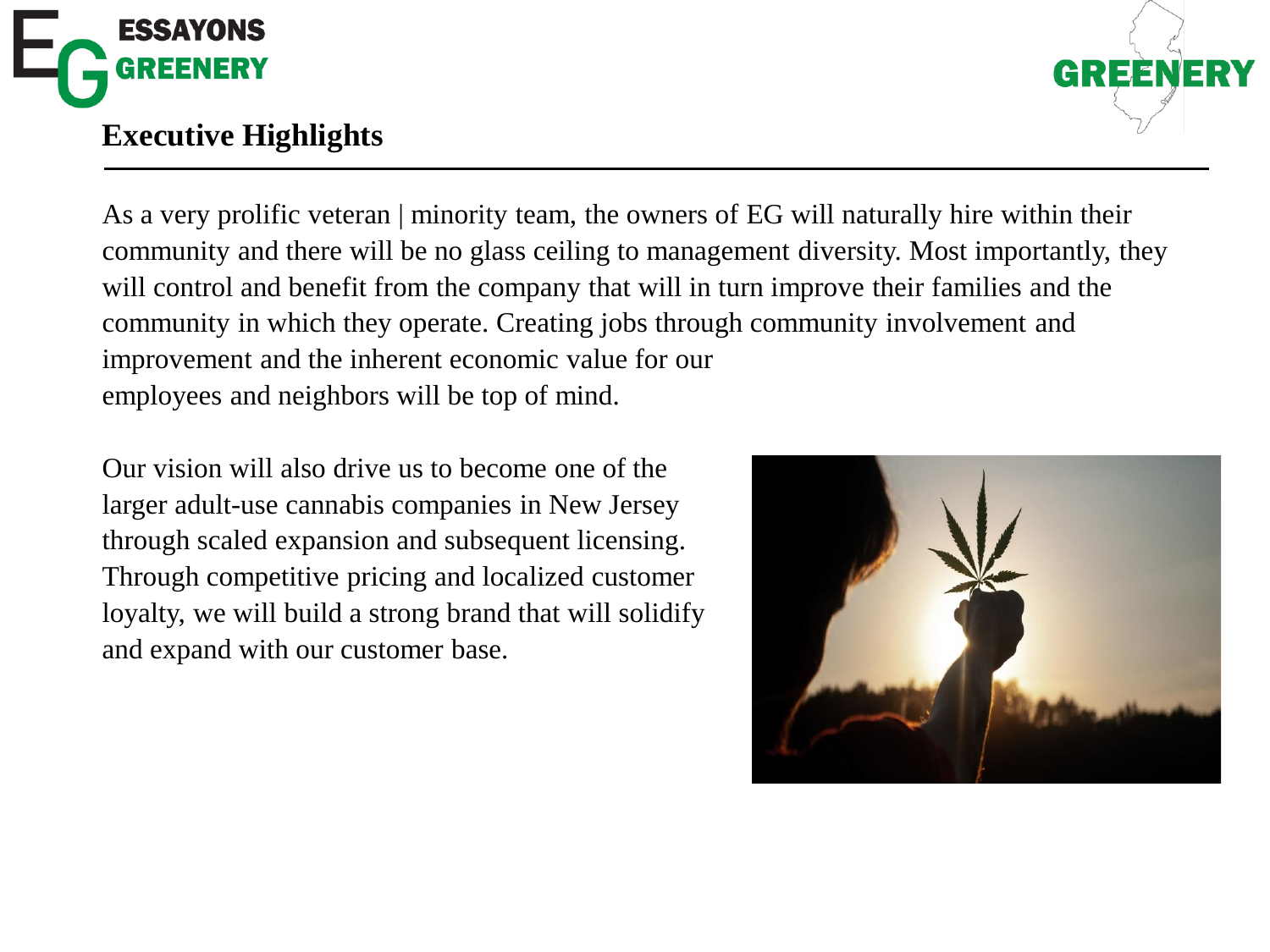

# **Executive Highlights**



As a NJ Division of Revenue and Enterprise Services Certified Veteran-Owned business, Essayons Greenery has applied for conditional Class 1 Cultivation and Class 2 manufacturing licenses from the New Jersey Cannabis Regulatory Commission as a diversely-owned business on 15 December and 16 December 2021, respectively. We plan to locate our facility in Passaic, NJ, which will house both our cultivation and manufacturing operations.

We've applied for a Tier III cultivation license, which would allow for 25,000-50,000 square feet of canopy and a 10,000 square foot Manufacturing license. This would require a facility size of 70,000-80,000 square feet to meet our business operations

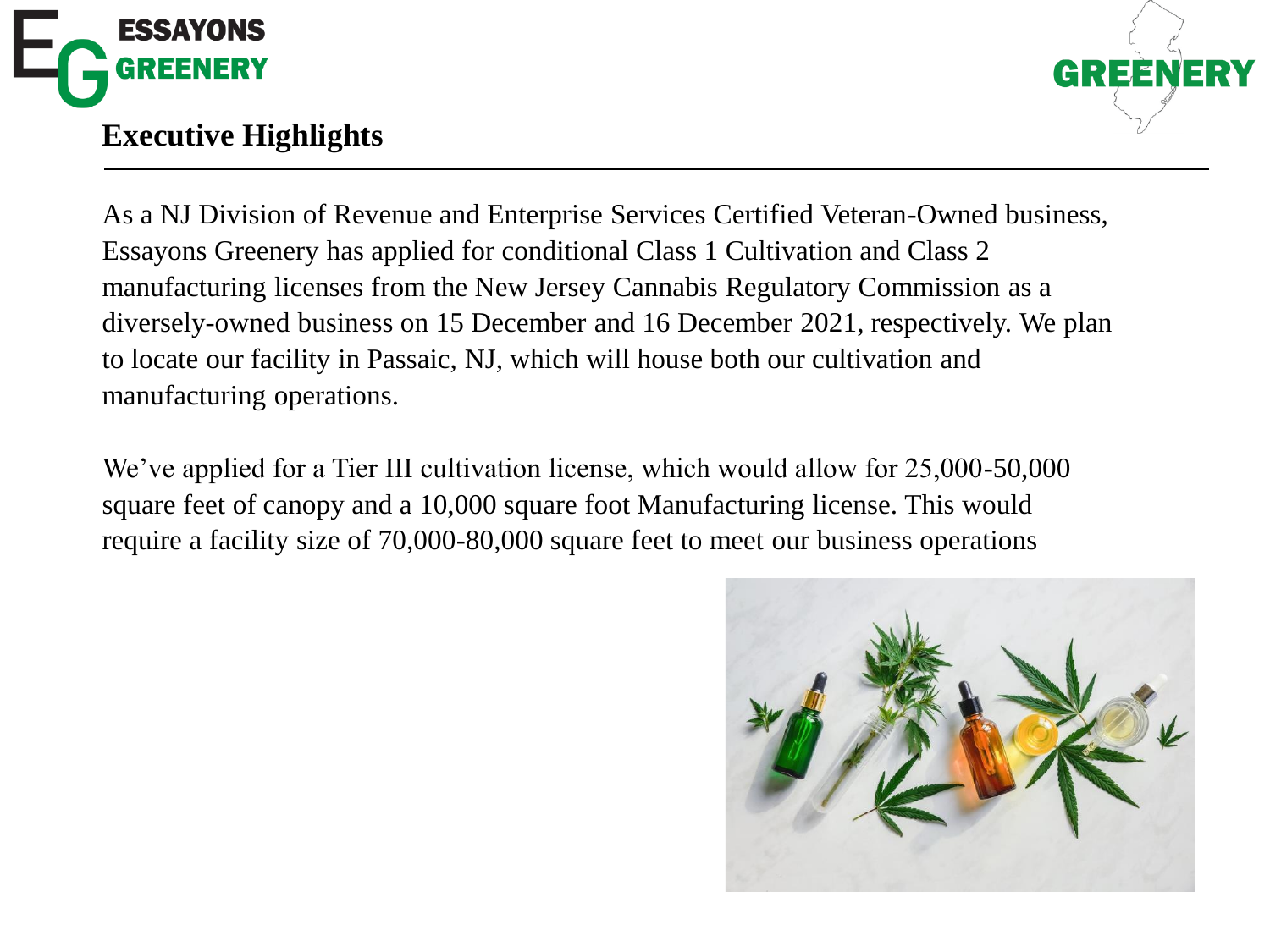

# **Market Outlook**



# **New Jersey Recreational Use Act**

On February 22, 2021, New Jersey Gov. Phil Murphy signed into law a series of bills that legalize adult-use recreational cannabis.

## **Previous Medical Marijuana Market**

New Jersey's medical marijuana market rose roughly 70% in 2016 and up 50% more in 2017. In 2018 it rose to an estimated \$30 million. It reached over 200% to almost \$100 million in 2019.

### **Future Market Analysis**

New Jersey's predicted cannabis market sales would be north of \$1 billion in 2023 and reach \$1.2 billion by 2025.

# **Value Proposition**

The opportunities are abound in an emerging industry to bring a high quality product to market that will drive consumer loyalty. The founders will invest their time and sweat to start and grow the company.

## **Competitive Edge**

We are entering the business with a competitive advantage as we are uniquely qualified to operate in this industry. Our competitive pricing will be based on having no initial debt entering the market.

# **Marketing Strategy**

The general public is teaming with enthusiasm for the ability to recreationally purchase and use cannabis. Our sound marketing plan will build on established relationships with partnered dispensaries and delivery companies.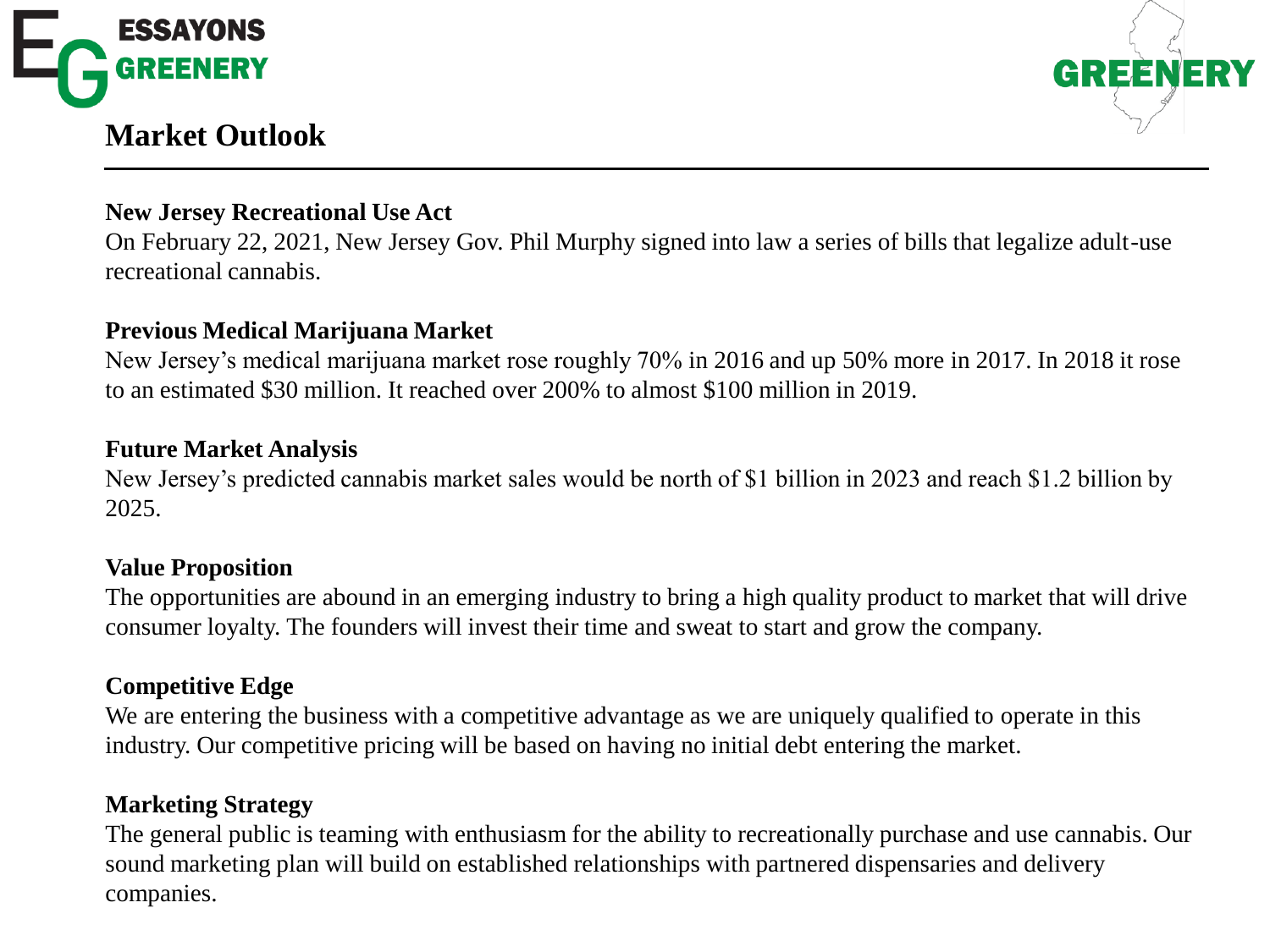

# GREENERY

The current Medical Marijuana Companies operating in New Jersey have scaled their cultivation capacity by up to 200% in order to meet demand at both their medicinal and proposed recreational retail locations. We anticipate that this will result in higher prices for the consumers as those companies attempt to recoup their investments. Essayons Greenery will not have any debt to influence pricing. Through our phased driven plan, and refined business processes, we will keep initial costs low to ensure economic price points for our partners.

# **Competition (Medical Marijuana Companies)**

- ➢ Columbia Care
- ➢ Compassionate Care Foundation, Inc.
- ➢ Greenleaf Compassion Center
- ➢ Garden State Dispensary
- ➢ Breakwater Alternative Treatment Center
- ➢ Harmony Dispensary
- ➢ Curaleaf NJ, Inc
- ➢ Rise
- ➢ Zen Leaf

# **Phased Expansion** Low-Cost Cultivation

# **Keys to Success**

- ➢ affordable, competitive pricing
- $\triangleright$  reliable inventory, we will strive to always have the products our customers want
- $\triangleright$  knowledgeable, well informed and courteous staff
- $\triangleright$  customer word of mouth
- $\triangleright$  targeted local advertising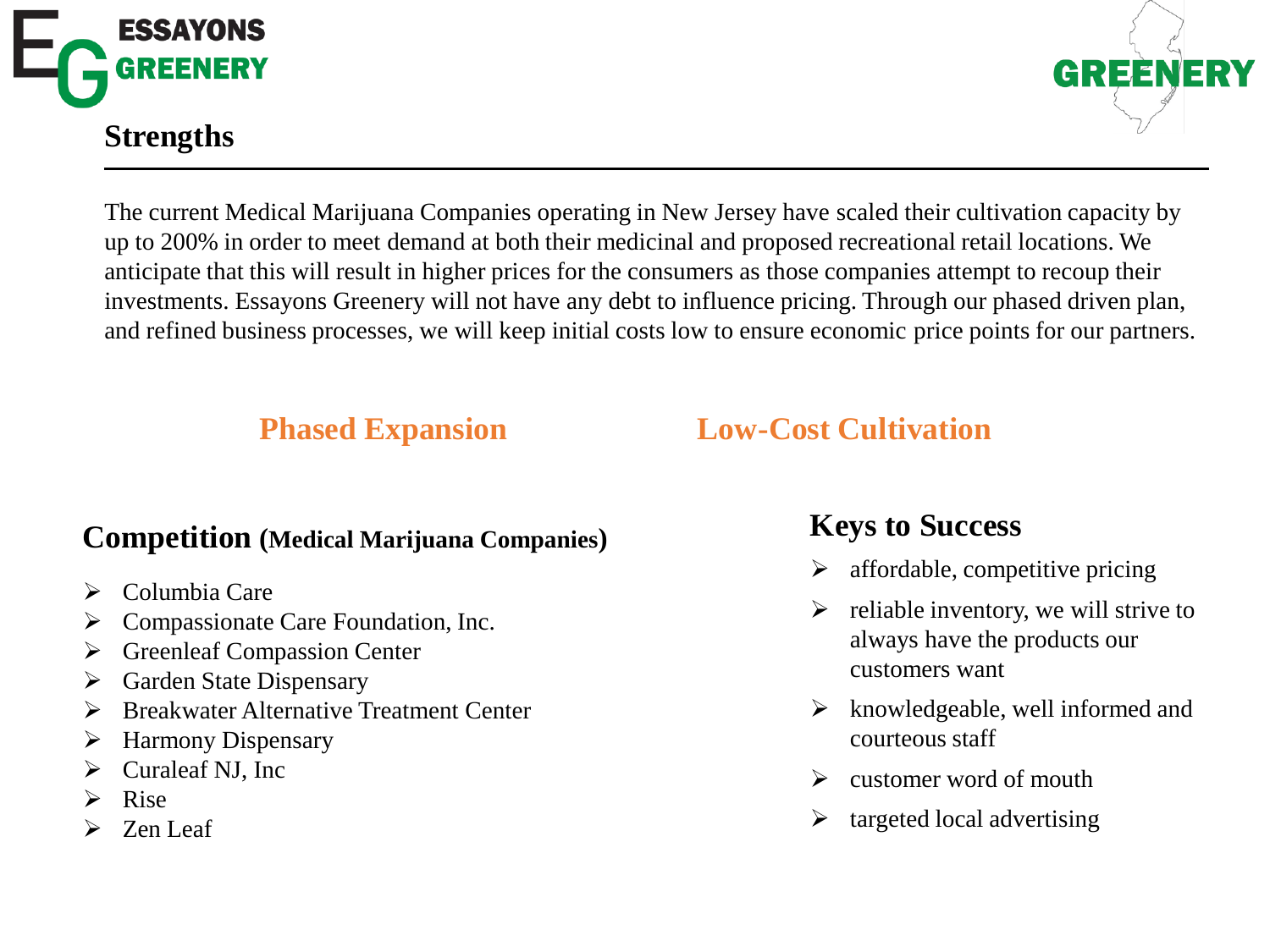



# **PROJECTED BUSINESS VALUE**

Date: March 5, 2021

# **INTRODUCTION**

Similar to bond or real estate valuations, business valuation can be expressed as the present value of expected future earnings. This calculation determines the value of your business today based on discounted future cash flows with consideration to "excess compensation" paid to owners, level of risk, and possible adjustments for small size or lack of marketability.

## **ANALYSIS**

Based on a calculated discount rate of 10%, your estimated business value is \$25,741,662.

| ummary                                                                |  |
|-----------------------------------------------------------------------|--|
| Total future earnings/excess<br>compensation \$54,413,965             |  |
| Calculated discount rate 10%                                          |  |
| Present value of today's<br>earnings/excess compensation \$33,002,131 |  |
| Less adjustment for small<br>size/lack of marketability \$7,260,469   |  |
| Estimated business value \$25,741,662                                 |  |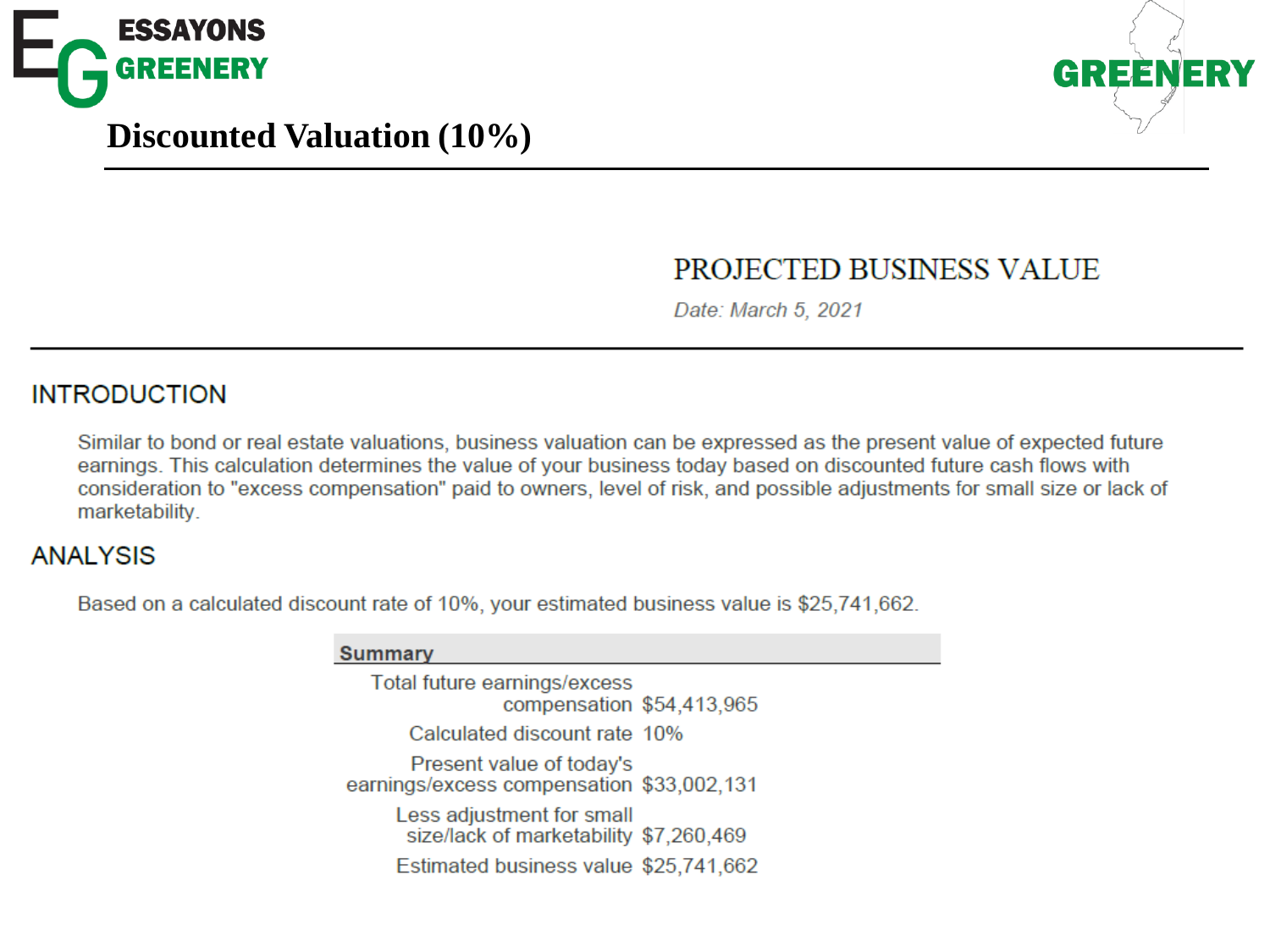



Its estimated that \$14.8 million to \$20 million will be required to successfully establish our cannabis business. A phased expansion is feasible with a smaller initial budget of about \$8 million, which would integrate clever project management strategies and lean processes.

# **Ownership Structure**

| Owner $(s)$             | <b>Percentage Equity Stake</b> |
|-------------------------|--------------------------------|
| <b>Company Internal</b> | $~10\%$                        |
| <b>Investor A</b>       | 20%                            |
| <b>Investor B</b>       | 10%                            |

| <b>Cash &amp; Equivalent</b> | $~1$ $\sim$ \$28.6M |
|------------------------------|---------------------|
| <b>Investor Financing</b>    | \$28M               |
| Cash Holdings                | <b>\$620k</b>       |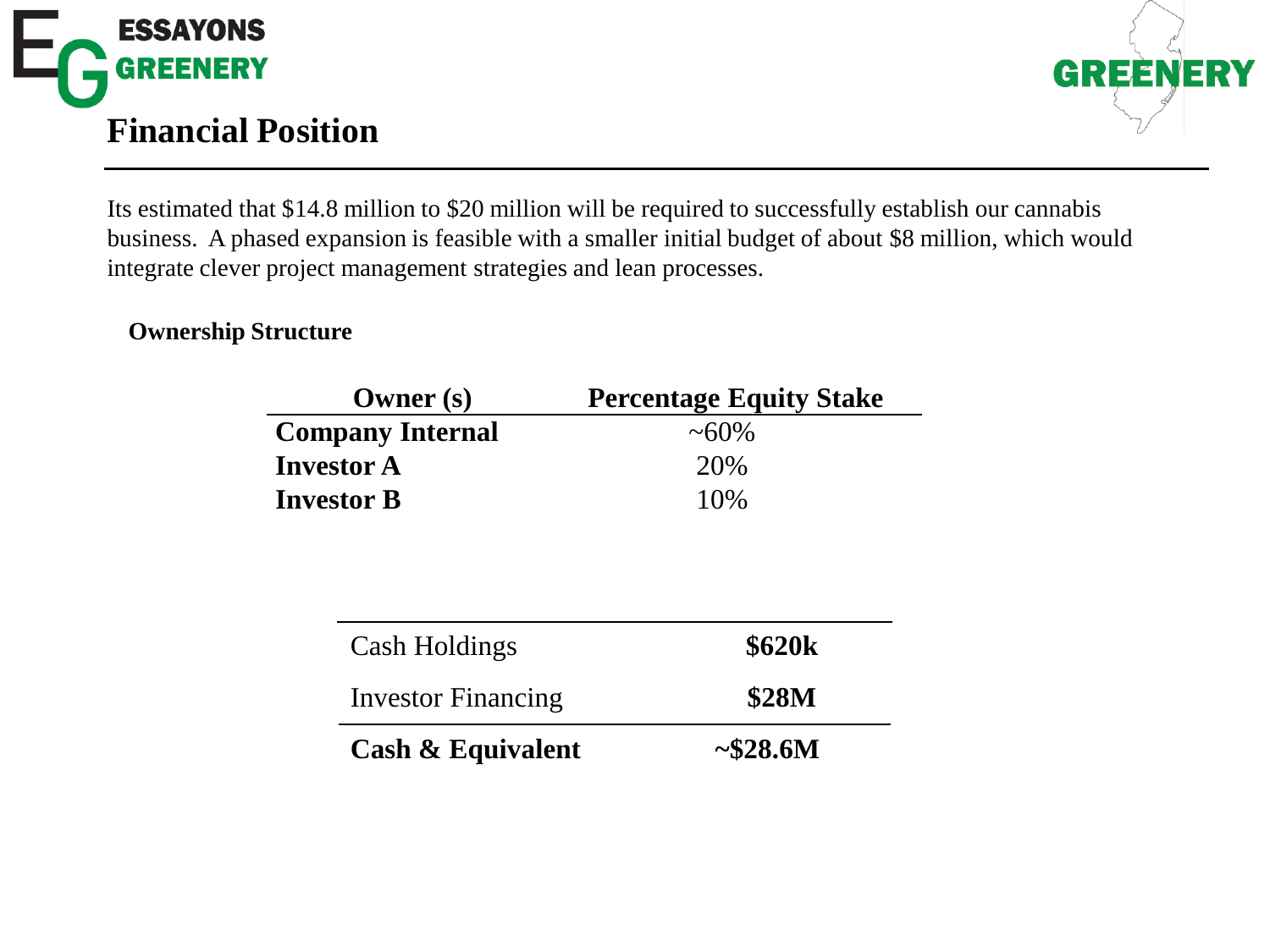



# E<sub>G</sub>ESSAYONS **Income Statement**

|                           | Year 1       | Year 2       | Year 3       |
|---------------------------|--------------|--------------|--------------|
| Revenues                  | \$17,500,000 | \$26,250,000 | \$35,000,000 |
| <b>COGS</b>               | \$8,225,000  | \$11,812,500 | \$14,700,000 |
| <b>Gross profit</b>       | \$9,275,000  | \$14,437,500 | \$20,300,000 |
| Gross margin              | 53.0%        | 55.0%        | 58.0%        |
| <b>Operating expenses</b> | \$3,500,000  | \$5,250,000  | \$7,000,000  |
| <b>EBITDA</b>             | \$5,775,000  | \$9,187,500  | \$13,300,000 |
| <b>EBITDA</b> margin      | 33.0%        | 35.0%        | 38.0%        |
|                           |              |              |              |